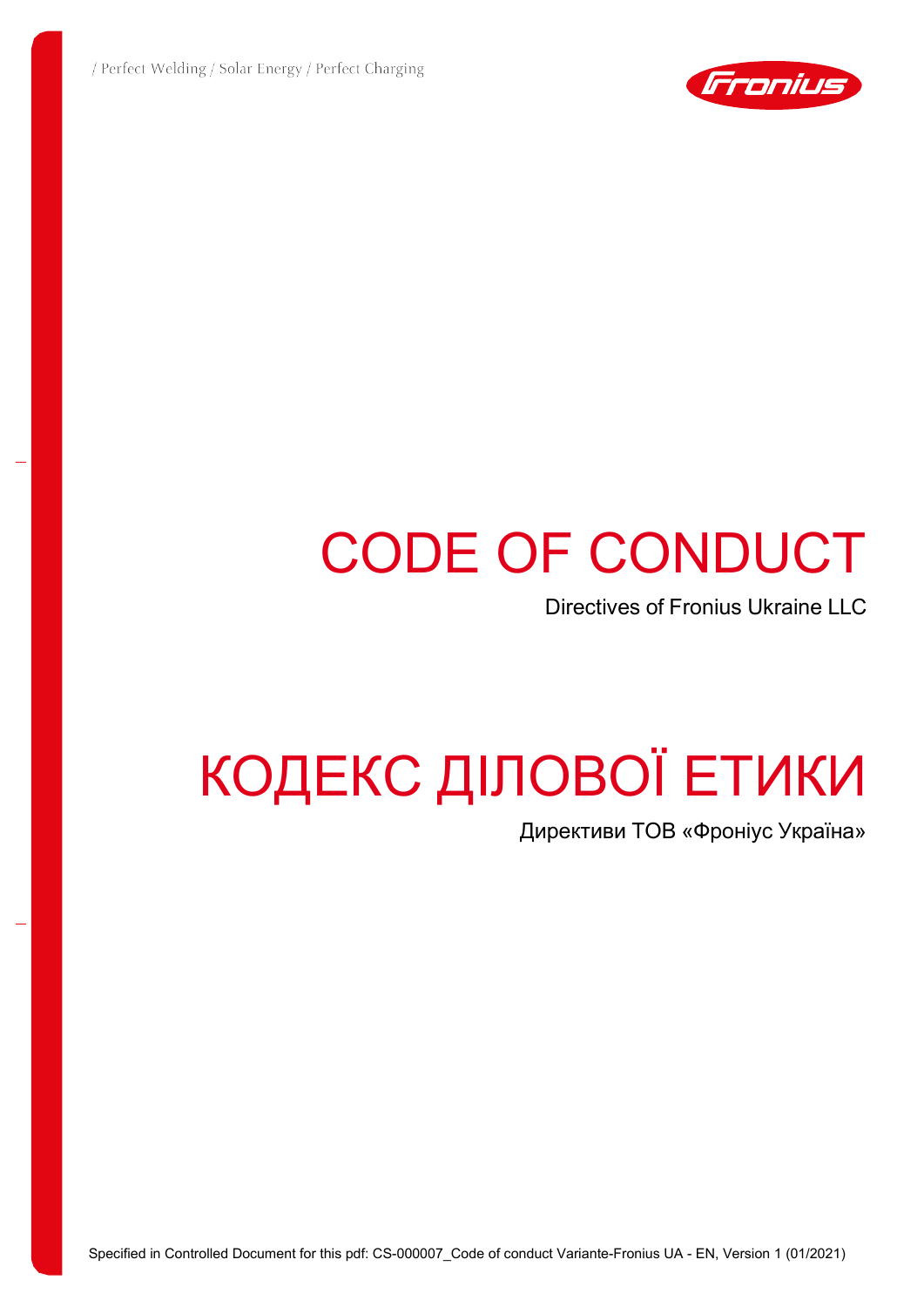

## **CODE OF CONDUCT**

Our values – Community, Innovation, Creativity, Sustainability, Quality Awareness and Cost Effectiveness – are the guiding principles at the heart of everything we do. Through this code of conduct, we are committing ourselves to acting responsibly and in an appropriate manner. In this way, our employees will be better equipped to make business decisions and take action as autonomous individuals.

Our employees are crucial to the success of our company because they are the bedrock of our reputation and of the trust that our customers place in us. It is precisely for this reason that clear ethical and moral principles need to be built into our business approach.

This code of conduct applies to all Fronius employees (white- and blue-collar employees, apprentices, interns and leased staff) regardless of their position within the company. We also expect our business partners to behave with integrity and in accordance with the law in line with this code.

Each and every employee is individually responsible for complying with and implementing the code of conduct. Managers are required to set a good example for employees by putting the code of conduct into practice themselves. They must also instruct their employees so that they know how to respond to the code of conduct, must check that their employees are actually following it and provide them with training.

When interpreting the rules of the code of conduct, employees must also rely on their own judgement and must ask themselves whether a particular course of action is ethically or morally questionable, or could potentially provoke criticism. However, in those cases where legal regulations apply, there is absolutely no room for personal discretion.

# **КОДЕКС ДІЛОВОЇ ЕТИКИ**

Наші цінності - спільнота, інновації, креативність, стійкий розвиток, усвідомлення забезпечення якості та економічна ефективність - є керівними принципами нашої діяльності. Керуючичись цим кодексом ділової етики ми зобов'язуємось діяти відповідально та коректно. Таким чином ми підтримуємо наших працівників у їх самостійних ділових рішеннях та діях.

Наші працівники - важлива частина успіху нашої компанії, вони є основою нашої репутації та довіри наших клієнтів. Саме тому важливо встановити чіткі принципи етики та моралі у діловому житті.

Цей кодекс ділової етики поширюється на всіх працівників компанії Fronius (службовців, робітників, учнів, стажерів та орендованого персоналу), незалежно від їх посади. Ми також очікуємо, що наші ділові партнери будуть поводитись доброчесно, у межах законодавства та відповідно до цього кодексу.

Кожен працівник несе особисту відповідальність за дотримання та впровадження кодексу ділової етики. Керівники своєю особистою поведінкою у відповідності з кодексом ділової етики повинні подавати хороший приклад працівникам. Вони також повинні проінформувати своїх працівників стосовно дотримання кодексу ділової етики, перевіряти, як працівники дотримуються цього кодексу, та організувати для них навчання.

При тлумаченні правил кодексу ділової етики працівники повинні також покладатися на власне судження і повинні запитати себе, чи є певний спосіб дій сумнівним з етичної чи моральної точки зору, чи це може викликати критику. Однак, коли застосовуються правові норми, то немає права діяти на власний розсуд.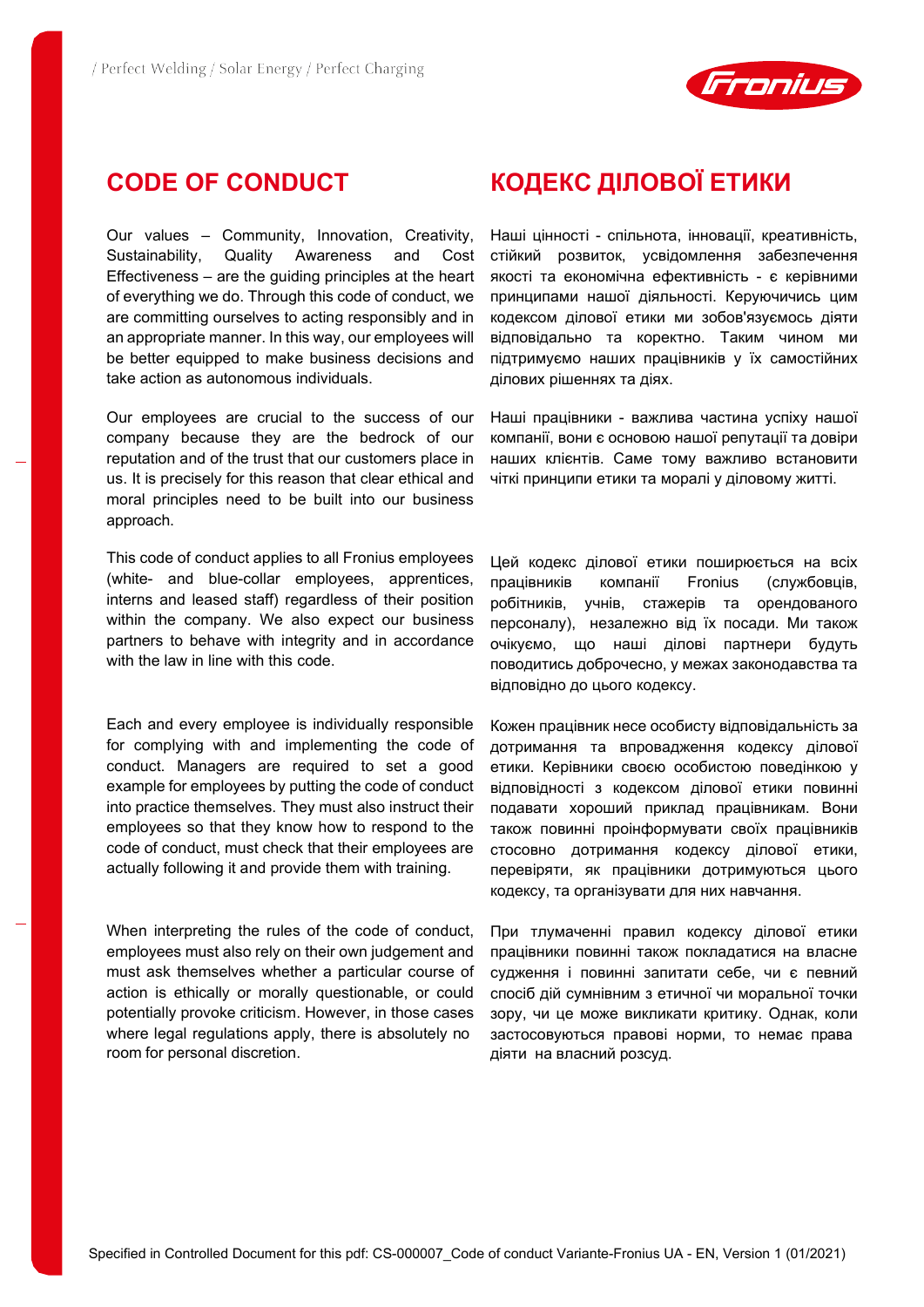

If employees have any questions or doubts about the code of conduct, they are welcome to seek clarification from their line managers and the Managing Director, Ms. Olga Kobeleva, at any time. The Managing Director is also the ultimate authority for settling controversies or questions of interpretation, and its interpretation shall be binding.

**The Managing Director can be contacted via the following e-mail address:**

[Kobeleva.Olga@fronius.com](mailto:Kobeleva.Olga@fronius.com)

Якщо у працівників є питання або сумніви стосовно кодексу ділової етики, вони можуть у будь-який час звернутися за роз'ясненнями до своїх безпосередніх керівників та генерального директора Ольги Кобелєвої. Генеральний директор є також вищою інстанцією для врегулювання суперечок або питань з тлумачення кодексу ділової етики, і його тлумачення є обов'язковими.

#### **З генеральним директором можна зв'язатися за наступною e-mail-адресою:**

[Kobeleva.Olga@fronius.com](mailto:Kobeleva.Olga@fronius.com)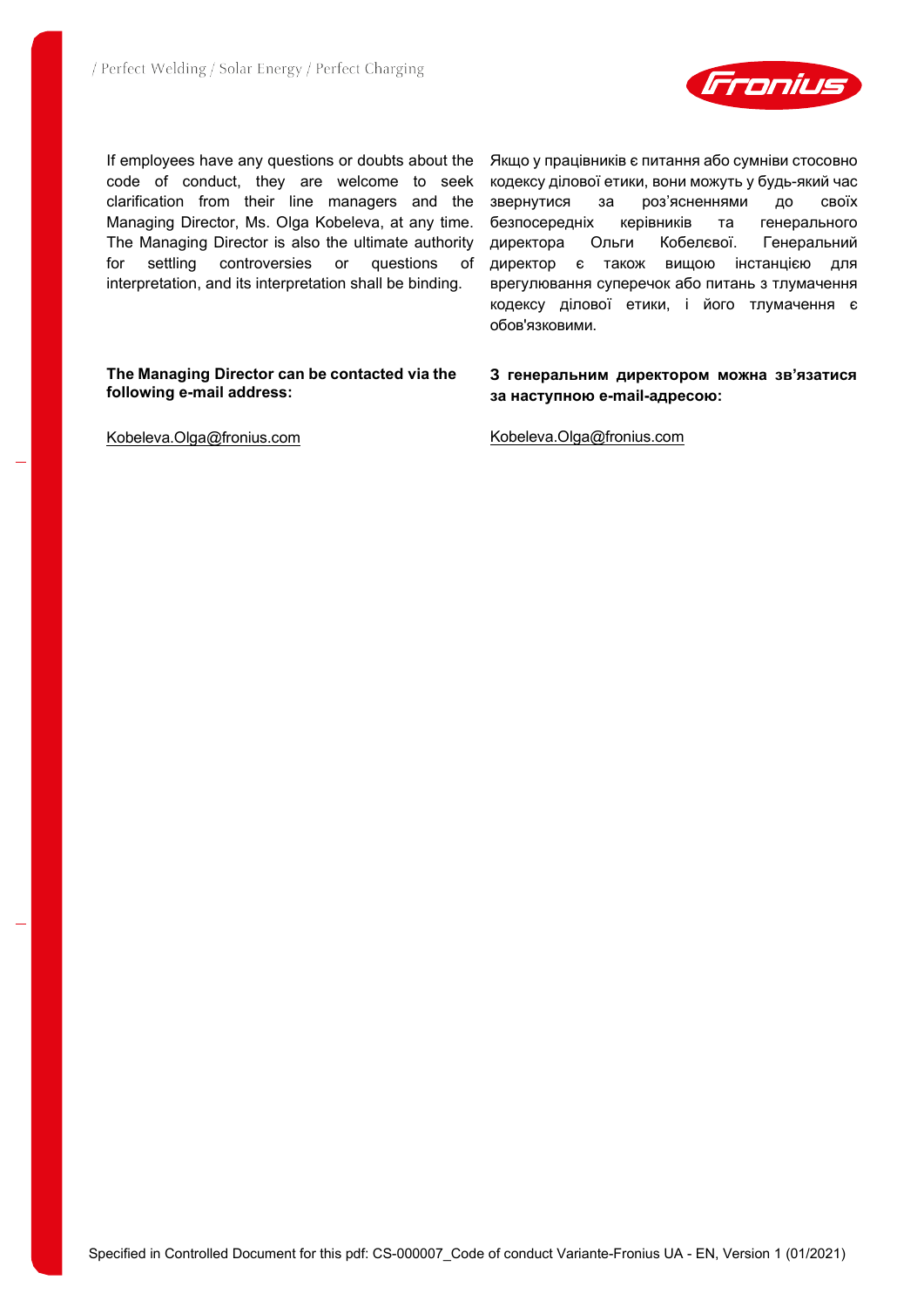

## **1 LEGISLATION / OTHER REGULATIONS**

Compliance with the applicable legislation and with internal and external regulations underpins all our business activities and decisions.

#### **2 FREE/FAIR COMPETITION**

Professional, fair and transparent conduct in the marketplace is conducive to safeguarding our interests in the long term and helps Fronius to securely maintain its competitiveness in a sustainable way.

- / When participating in the market, we steer clear of underhand marketing arrangements, market abuse or concentrations of power. We avoid any restriction of free competition and any breach of competition and antitrust laws. We respond to the challenges on the market by ensuring that our employees are qualified and motivated, that our processes are efficient and that our products are of high quality.
- / In our dealings with our competitors, the following are strictly prohibited: arrangements of any kind relating to prices or production quantities; discrimination against other market participants; splitting or dividing up the market by apportioning customers, suppliers, territories or business areas; exerting unreasonable pressure on business partners; sham offers and similar agreements with other competitors; collusive tendering; and any exchange of confidential information belonging to other market participants, including, in particular, price calculations, production capacities, production costs, terms and conditions of sale.
- / We do not discuss any internal matters with our competitors that could affect market behaviour, particularly prices and terms and conditions of sale, costs and calculations, stock lists and capacities, production schedules, strategic information of any kind, and confidential or protected information.

## **1 ЗАКОНОДАВСТВО / ІНШІ ПОЛОЖЕННЯ**

Дотримання чинного законодавства, внутрішніх і зовнішніх нормативних актів є основою нашої господарської діяльності та рішень.

#### **2 ВІЛЬНА/ЧЕСНА КОНКУРЕНЦІЯ**

Професійна, чесна та прозора поведінка на ринку сприяє забезпеченню наших інтересів у довгостроковій перспективі та допомагає компанії Fronius надійно підтримувати свою конкурентоспроможність.

- / Ми гарантуємо, що наша участь на ринку не веде до таємних маркетингових змов, зловживань на ринку та концентрації влади. Ми уникаємо будь-якого обмеження вільної конкуренції та будь-якого порушення конкуренції та антимонопольних норм. На виклики ринку ми реагуємо нашими кваліфікованими та мотивованими працівниками, ефективними процесами та високоякісною продукцією.
- / У стосунках з нашими конкурентами суворо забороняються будь-які домовленості стосовно цін або обсягів виробництва, дискримінація інших учасників ринку, розподіл або сегментування ринку шляхом розподілу клієнтів, постачальників, територій чи сфер діяльності, здійснення необґрунтованого тиску на ділових партнерів, фіктивні пропозиції та подібні угоди з іншими конкурентами, змови щодо торгів, а також будь-який обмін конфіденційною інформацією інших учасників ринку, включаючи, зокрема, розрахунки цін, виробничі потужності, виробничі витрати, умови продажу.
- / Ми не обговорюємо з нашими конкурентами жодних внутрішніх питань, які можуть вплинути на поведінку на ринку, зокрема ціни та умови продажу, витрати та розрахунки, списки запасів та потужності, графіки виробництва, будь-яку стратегічну інформацію, а також конфіденційну або захищену інформацію.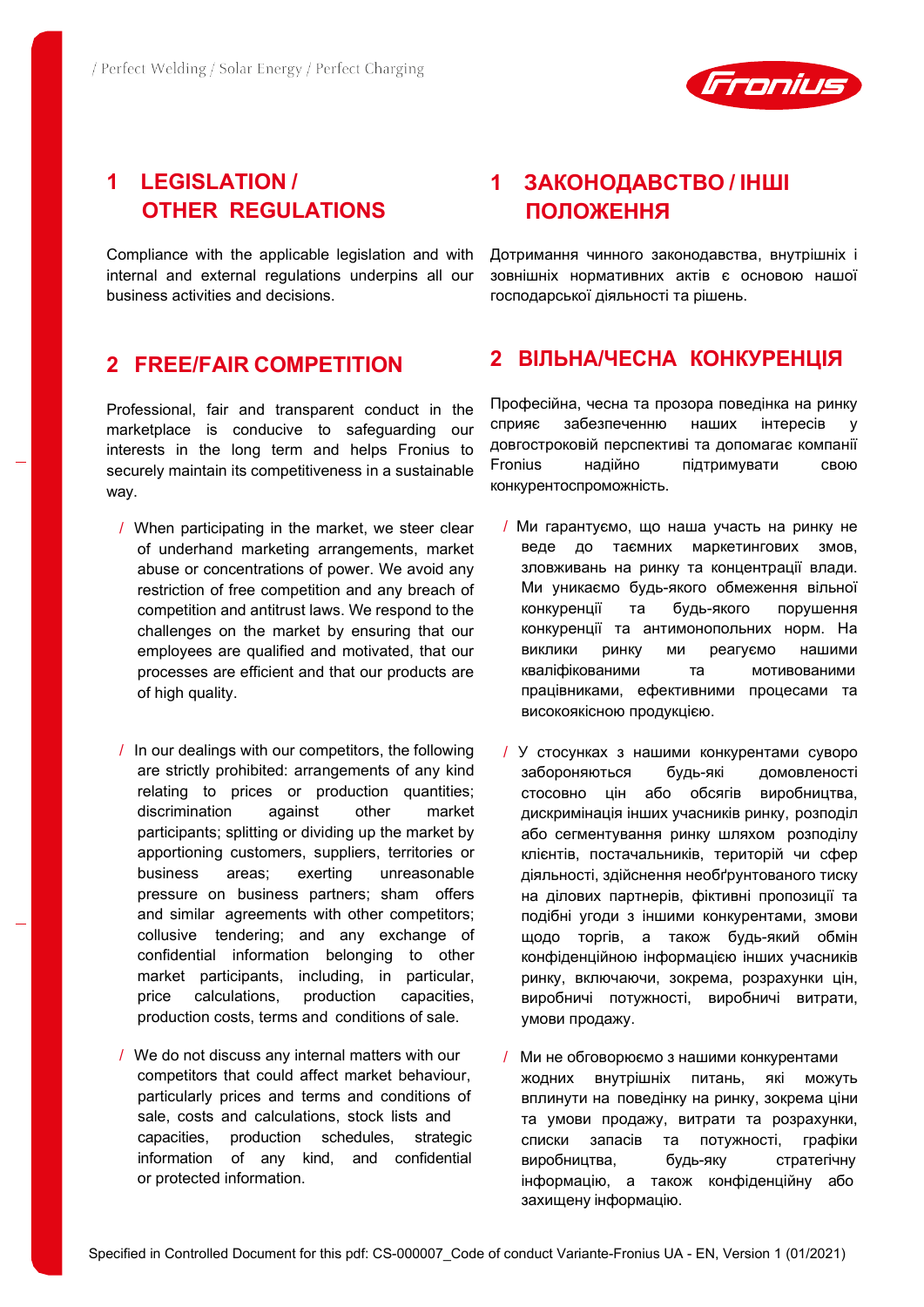

- / We are sincere in our dealings with our suppliers and treat them fairly. We make purchasing decisions purely on the basis of quality, deadlines and prices.
- / Our cooperation in associations and lobby groups is geared towards positive economic development. All participation in and activities associated with such associations are subject to the above stipulations; it is forbidden to exchange market and price-related information or to exchange confidential company information.
- / Whenever conduct in breach of competition law is identified, it must be reported to the Managing Director immediately.

## **3 CORRUPTION / BRIBERY / MONEY LAUNDERING**

We reject corruption in any form. Corruption is the abuse of one's power for one's own personal gain or benefit. When accepting or granting benefits, we always take care to ensure that they are appropriate and do not reflect badly on us in any way, irrespective of whether or not there is a criminal dimension involved.

Appropriate action must be taken to counter even the slightest hint of unacceptable or dubious conduct. For this reason, all our employees are forbidden from granting or accepting benefits of any kind, particularly in cases where this could unduly affect business activities.

We do not tolerate any form of bribery. The granting or acceptance of gifts of any kind that give rise to obligations or expectations is alien to us and will not be tolerated.

- / Якщо ми отримуємо таку інформацію від третіх сторін без запиту, це має бути задокументовано та повідомлено генеральному директору.
- / Ми щирі у відносинах з нашими постачальниками і ставимося до них справедливо. Ми приймаємо рішення про закупівлю виключно на основі якості, термінів і цін.
- / Наша співпраця в асоціаціях та лобі-групах спрямована на позитивний економічний розвиток. Будь-яка участь та діяльність, пов'язана з такими асоціаціями, регулюється положеннями, викладеними вище; заборонено обмінюватися інформацією, що стосується ринку та цін, а також конфіденційною інформацією компанії.
- / У разі виявлення поведінки, яка порушує закони про конкуренцію, необхідно негайно повідомляти генерального директора.

### **3 КОРУПЦІЯ / ХАБАРІ / ВІДМИВАННЯ ГРОШЕЙ**

Ми відкидаємо корупцію у будь-якій формі. Корупція - це зловживання довіреною владою з метою отримання особистої вигоди. Приймаючи або надаючи переваги, ми завжди дбаємо про те, щоб вони були доречними та не мали будь-яких негативних наслідків, незалежно від того, чи є в цьому кримінальний аспект.

Треба вжити відповідних заходів для протидії навіть найменшому натяку на неприйнятну або сумнівну поведінку. Тому всім нашим працівникам заборонено надавати або приймати будь-які переваги, особливо у випадках, коли це може негативно вплинути на підприємницьку діяльність.

Ми не терпимо жодної форми підкупу. Давати або приймати подарунки будь-якого виду, пов'язані із зобов'язаннями чи очікуваннями, для нас неприйнятно і неприпустимо.

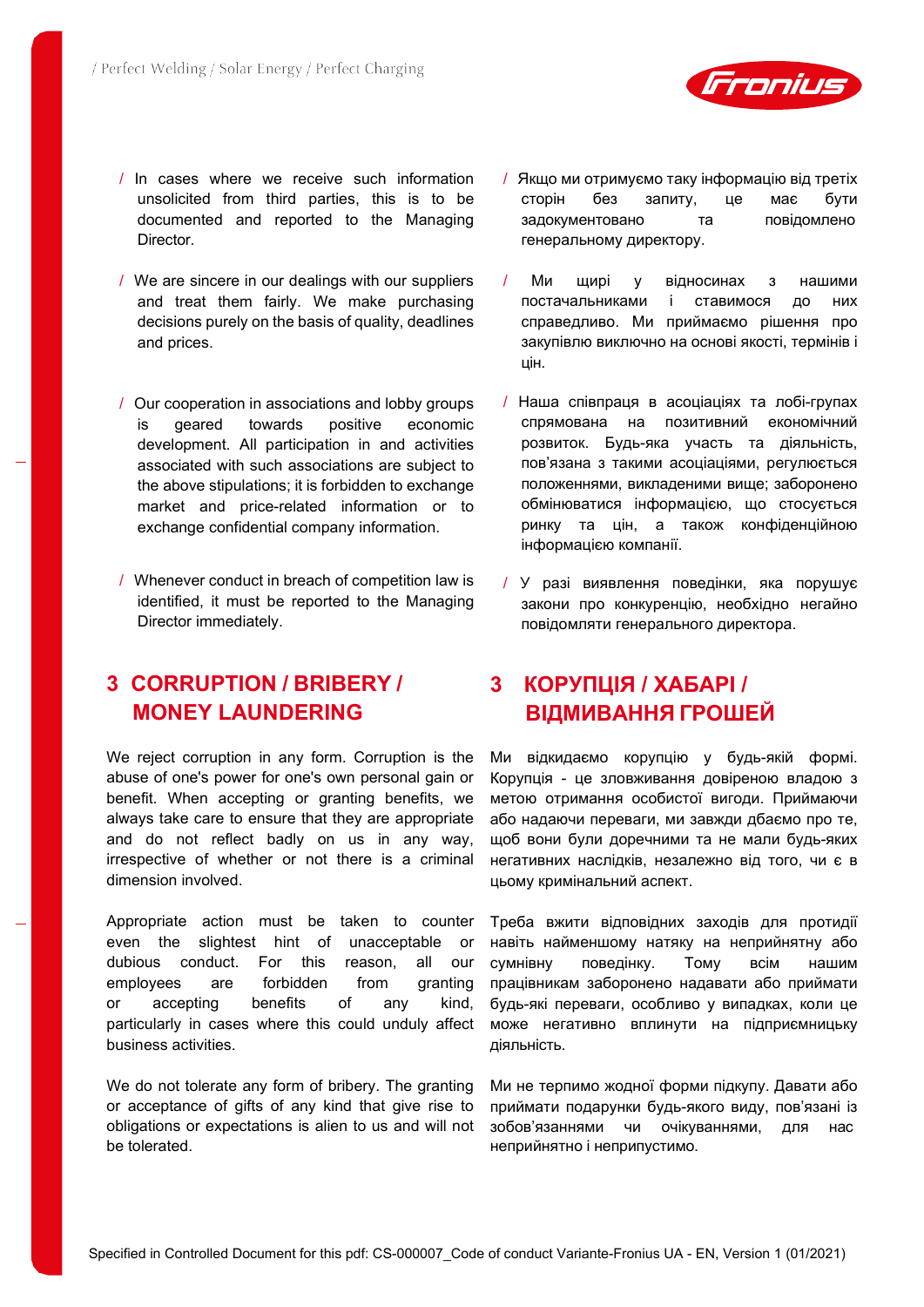By "gifts" we mean any form of advantage bestowed, in particular invitations or other benefits such as cash payments, vouchers / coupons, savings / reductions or intangible benefits. This does not include gifts of minimal value, hospitality that is provided as part of normal business practice, donations to people in need and sponsoring activities that are carried out with sufficient transparency.

Money laundering is the process of feeding sums of money or assets obtained by illegal means into the legal financial and business markets. The money mainly originates from prohibited activities such as tax evasion, bribery, blackmail, corruption, robbery, drug trafficking or the illegal arms trade. The purpose of the "laundering" process is to conceal these origins.

We are committed to compliance with all applicable anti-money laundering regulations. No flows of money are to be accepted if they could potentially be associated with money laundering. In cases of doubt, careful scrutiny is required.

#### **4 INTEGRITY / RESPECT**

Every human being is precious and unique. We value and foster the abilities of each individual.

Our self-image and our code of conduct compel us to honour the dignity and personhood of each employee, to deal with one another respectfully and to have due and deliberate regard for diversity in a way that creates value.

Discrimination of any kind whatsoever will not be tolerated. This includes any form of discrimination on the basis of a person's views and beliefs; on cultural, religious or political grounds; on the basis of differing sexual orientations; and on the basis of differing mental or physical characteristics or abilities.

Ми розуміємо подарунки як будь-яку форму переваги, що надається, зокрема запрошення чи інші вигоди, такі як грошові виплати, ваучери / купони, заощадження / знижки чи нематеріальні вигоди. До них не належать подарунки мінімальної вартості, гостинність у межах звичної ділової практики, пожертви людям, які потребують допомоги, та спонсорська діяльність, яка є достатньо прозорою.

Відмивання грошей - це процес, за допомогою якого грошові суми або активи, отримані незаконним шляхом надходять на законні фінансові та економічні ринки. Гроші надходять переважно від заборонених видів діяльності, таких як ухилення від сплати податків, хабарництво, вимагання, корупція, грабежі, торгівля наркотиками або незаконна торгівля зброєю. І процес "відмивання" спрямований на те, щоб приховати таке походження.

Ми зобов'язуємося дотримуватись усіх чинних норм протидії відмиванню грошей. Забороняється приймати грошові потоки, якщо вони потенційно можуть бути пов'язані з відмиванням грошей. У разі сумнівів необхідно провести ретельну перевірку.

#### **4 ЧЕСНІСТЬ / ПОВАГА**

Кожна людина є унікальною і цінною. Ми цінуємо індивідуальні здібності кожного та розвиваємо їх. Наше уявлення про себе та наш кодекс ділової етики зобов'язують нас поважати гідність та особистість кожного працівника, ставитись один до одного з повагою та усвідомлювати і цінувати різноманітність.

Жодна дискримінація не допускається. Це стосується будь-якої форми дискримінації на основі поглядів та переконань людини, за культурними, релігійними чи політичними ознаками, на основі різної сексуальної орієнтації та різних психічних чи фізичних характеристик або здібностей.

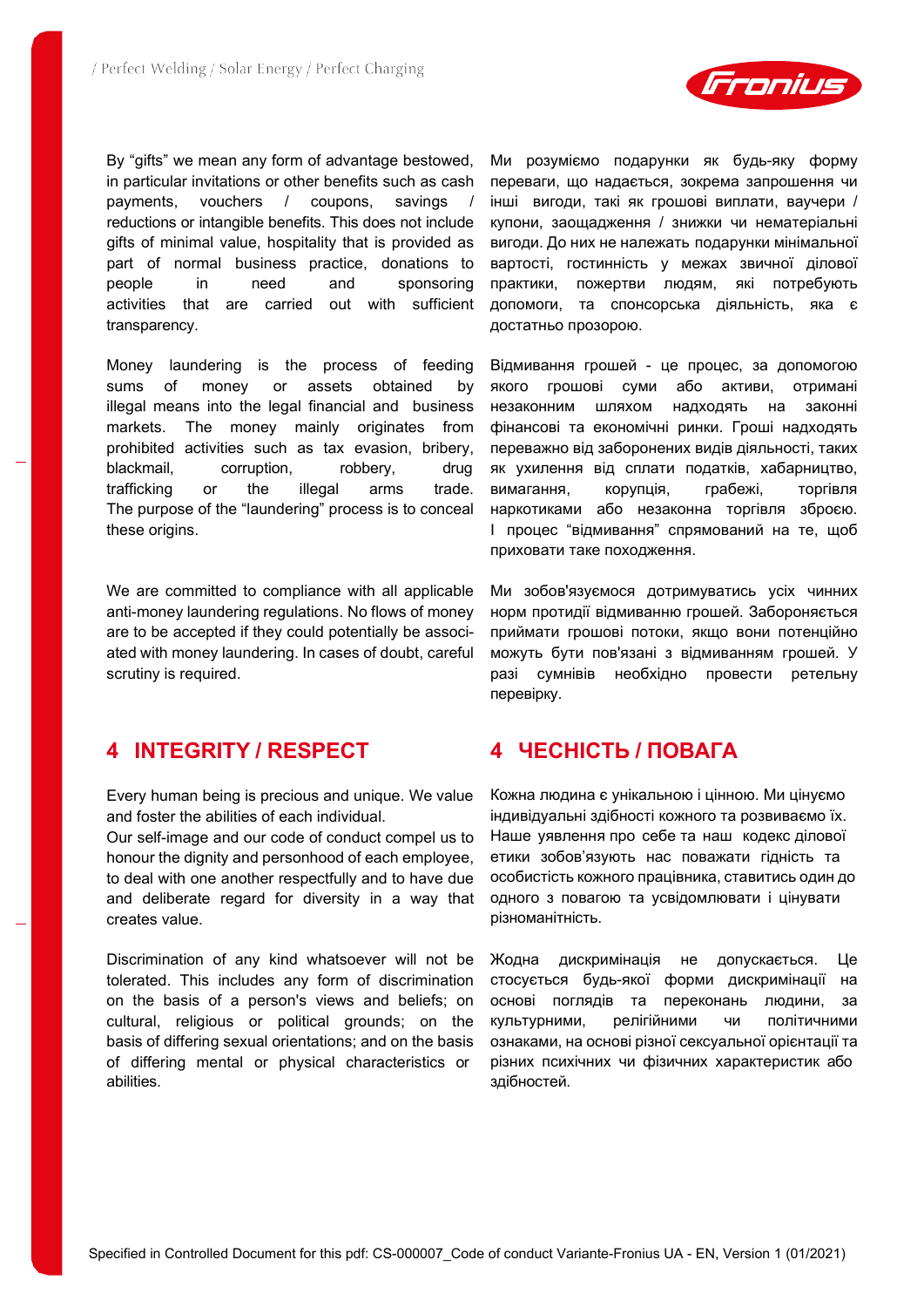

Similarly, under no circumstances will we tolerate any kind of sexual harassment. This also includes insinuating remarks or innuendos, whether made verbally or in writing, degrading expressions or comments of a similar kind or pictures and images of a similar kind.

Any form of human trafficking, child labour or forced labour is strictly prohibited and is not acceptable to Fronius even if only evident to a rudimentary extent.

#### **5 CONFLICTS OF INTEREST**

We make our decisions objectively and impartially based on the facts. If employees enter situations where their own personal or economic interests come into conflict – or could potentially come into conflict – with the interests of Fronius, we expect them to act solely in the interest of the company. Every employee is required to fully disclose any current or potential conflicts of interest to their direct line manager immediately and unprompted, and – if necessary – to request special permission, even in cases where only a perceived conflict of interest of this kind might arise.

Outside employment always requires prior written permission from the employee's direct line manager and the HR department must also be informed. This also applies to participation in the supervisory or advisory boards of companies outside of the Fronius Group.

Economic involvement with competitors or business partners of Fronius (customers or suppliers) is forbidden. The only exceptions to this are minor shareholdings in listed companies, provided that these are in line with standard investment management practices. Managers must also make their direct line managers and the legal department of Fronius International aware – in a verifiable manner – of any shareholdings that their close family members have in competitors or business partners of Fronius. The legal department of Fronius International can be contacted via the following e-mail address: [legal@fronius.com.](mailto:legal@fronius.com)

Так само, ні за яких обставин ми не будемо терпіти будь-які сексуальні домагання. Серед іншого, до них належать непристойні зауваження або натяки, зроблені усно або письмово, принизливі висловлювання чи коментарі або фотографії та зображення.

Будь-яка форма торгівлі людьми, дитячої праці або примусової праці суворо заборонена і жодним чином не є прийнятною для компанії Fronius.

#### **5 КОНФЛІКТИ ІНТЕРЕСІВ**

Ми приймаємо рішення об'єктивно та неупереджено, виходячи з фактів. Якщо працівники потрапляють у ситуації, коли їхні власні особисті чи економічні інтереси суперечать або потенційно можуть суперечити інтересам Fronius, ми очікуємо, що вони діятимуть виключно в інтересах компанії. Кожен працівник зобов'язаний негайно та без спонукання повністю розкрити будьякий поточний чи потенційний конфлікт інтересів своєму безпосередньому керівнику, а також, за необхідності, подати запит спеціального дозволу, навіть у тих випадках, коли може виникнути лише ймовірність такого конфлікту інтересів.

Працевлаштування поза робочим місцем завжди вимагає попереднього письмового дозволу безпосереднього керівника, крім того, про це необхідно проінформувати відділ управління персоналом. Це також стосується участі у наглядових або дорадчих радах компаній, що не входять до групи Fronius.

Економічна взаємодія з конкурентами або діловими партнерами компанії Fronius (клієнтами або постачальниками) заборонена. Єдиними винятками з цього є незначні пакети акцій лістингових компаній, за умови, що вони відповідають стандартній практиці управління інвестиціями. Працівники керівної ланки також повинні у достовірній формі повідомити своїх безпосередніх керівників та юридичний відділ Fronius International про будь-які частки, які їхні близькі родичі мають у конкурентів або ділових партнерів компанії Fronius. З юридичним відділом Fronius International можна зв'язатися за контактною адресою: [legal@fronius.com.](mailto:legal@fronius.com)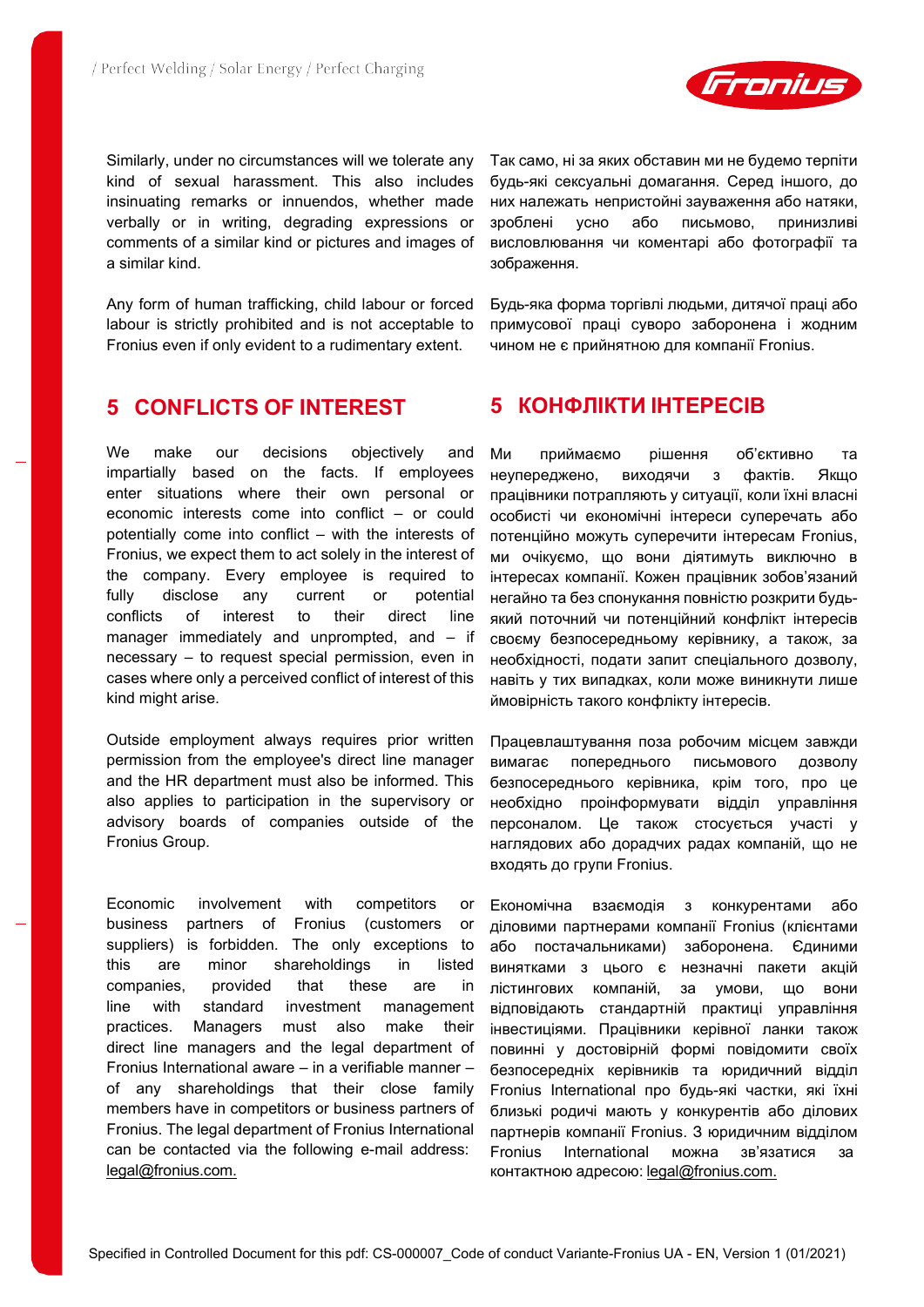

Transactions with business partners must be reported to the employee's direct line manager well in advance of any contract negotiations in cases where close family members of the employee are involved in the corporate decisions of the business partner or are acting directly as negotiators on behalf of the business partner.

If employees have close family members working in the same department as themselves, they must disclose this to their direct line managers in a verifiable manner. By "close family members", we mean spouses, partners, parents, siblings and children.

## **6 HANDLING OF COMPANY INFORMATION / NON-DISCLOSURE**

Confidential information of any kind (financial data, contracts, correspondence, technical data) that is obtained in a professional capacity is intended exclusively for internal use and must not be utilised to pursue personal interests. Nor is it to be disclosed to external third parties without permission. Company information must always be kept safe and must be secured to prevent access by third parties

The strictest confidentiality must be observed in relation to all company and business secrets as well as all matters relating to the company. Whenever the involvement of external partners is sought, suitable non-disclosure agreements must be put in place.

Employees remain bound by the non-disclosure obligation in full even after their employment comes to an end. All employees are required to protect the intellectual property belonging to Fronius and to prevent competitors or unauthorised third parties from accessing this exclusive knowledge. Employees must treat the intellectual property of Fronius as strictly confidential and use it exclusively for the purpose of carrying out their duties.

Про операції з діловими партнерами слід повідомляти безпосереднього керівника завчасно, до початку будь-яких переговорів за контрактом у випадках, коли близькі родичі працівника беруть участь у прийнятті рішень компанії ділового партнера або безпосередньо ведуть переговори від імені ділового партнера.

Якщо у працівників є близькі родичі, які працюють у тому ж відділі, що й вони самі, вони повинні у достовірній формі повідомити про це своїх безпосередніх керівників. До близьких родичів належать подружжя, партнери, батьки, брати і сестри та діти.

## **6 ПОВОДЖЕННЯ З ІНФОРМАЦІЄЮ КОМПАНІЇ / КОНФІДЕНЦІЙНІСТЬ**

Конфіденційна інформація будь-якого виду (фінансові дані, контракти, листування, технічні дані), яка отримується для професійної діяльності, призначена виключно для внутрішнього використання і не повинна використовуватися для особистих цілей або без дозволу розголошуватися третім особам. Інформація про компанію повинна завжди безпечно зберігатися та бути захищеною від доступу третіх осіб.

Необхідно дотримуватися найсуворішої конфіденційності щодо усіх комерційних та ділових таємниць, а також питань, що стосуються компанії. Якщо залучені зовнішні партнери, необхідно укласти відповідні угоди про конфіденційність.

Обов'язок зберігати таємницю залишається у повному обсязі навіть після закінчення трудових відносин. Усі працівники зобов'язані захищати інтелектуальну власність, що належить компанії Fronius, а також перешкоджати доступу конкурентів або несанкціонованих третіх осіб до цих ексклюзивних знань. Працівники повинні поводитися з інтелектуальною власністю Fronius як із суворо конфіденційною та використовувати її виключно для виконання своїх обов'язків.